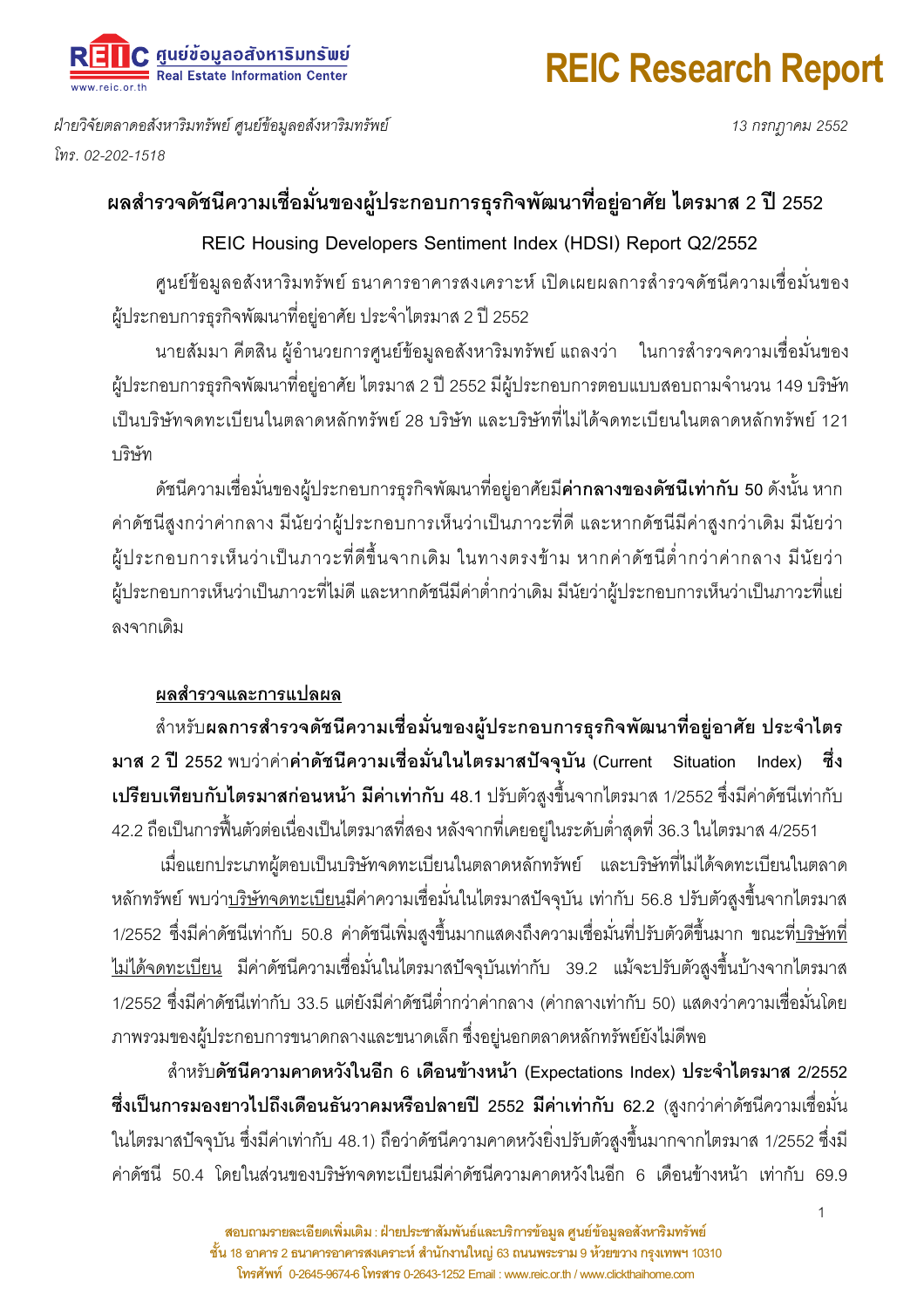2 ศูนย์ข้อมูลอสังหาริมทรัพย์<br>= Real Estate Information Center

# **REIC Research Report**

ปรับตัวสูงขึ้นจากการสำรวจในไตรมาส 1/2552 ซึ่งมีค่าดัชนี 57.7 ขณะที่บริษัทที่ไม่ได้จดทะเบียนมีค่าดัชนี ี ความคาดหวังในอีก 6 เดือนข้างหน้า เท่ากับ 54.4 ปรับตัวสูงขึ้นจากการสำรวจในไตรมาส 1/2552 ซึ่งมีค่าดัชนี เท่ากับ 43.1

้การที่ดัชนีความเชื่อมั่นในไตรมาสปัจจุบันปรับตัวสูงขึ้นโดยภาพรวม สะท้อนจากมุมมองด้านบวกจาก ้ต้นทนค่าก่อสร้างที่ลดลงตามราคาวัสดุก่อสร้าง การจ้างงาน ยอดขาย และการลงทุนเปิดโครงการใหม่ หรือเปิด ทั้งนี้ มาตรการสนับสนุนธุรกิจอสังหาริมทรัพย์ของภาครัฐนั้น เฟสใหม่ในโครงการเดิม เอื้อประโยชน์ต่อ ้ผู้ประกอบการที่จดทะเบียนในตลาดหลักทรัพย์มากกว่าบริษัทที่อยู่นอกตลาด และสภาพการแข่งขันที่รายใหญ่ผู้ ิ ครอบครองส่วนแบ่งการตลาดมากกว่ายังได้เปรียบรายเล็ก มีอำนาจต่อรองกับผู้รับเหมาและผู้ผลิตในกิจการที่ ้เกี่ยวเนื่องสูงกว่า ผู้บริโภคมักเลือกซื้อที่อยู่อาศัยจากบริษัทขนาดใหญ่ที่มีชื่อเสียงและความเสี่ยงต่ำกว่า ทำให้ ผู้ประกอบการรายกลางและเล็กยังขาดความมั่นใจในการลงทุนบ้าง

ึการที่ดัชนีความคาดหวังใน 6 เดือนข้างหน้า (ธันวาคม หรือสิ้นปี 2552) มีค่าปรับสูงขึ้นมากนั้น แสดง ้ผู้ประกอบการธุรกิจพัฒนาที่อยู่อาศัยเชื่อว่าเศรษฐกิจไทยและสถานการณ์การเมืองในครึ่งปีข้างหน้าจะ นัยว่า ปรับตัวดีขึ้น เป็นที่น่าสังเกตว่าผู้ประกอบการทั้งจดทะเบียนและบริษัทที่ไม่ได้จดทะเบียน ต่างก็มีมุมมองเชิงบวก ้ต่ออนาคต ซึ่งอาจส่งผลมาจากความเชื่อมั่นว่าเศรษฐกิจของประเทศไทยจะปรับตัวดีขึ้นเนื่องจากสถานการณ์ การเมืองในประเทศที่ลดความรุนแรงลง

ผลสำรวจความเชื่อมั่นของผู้ประกอบการธุรกิจพัฒนาที่อยู่อาศัยซึ่งจัดทำโดยศูนย์ข้อมูลฯ ค่คนข้าง สอดคล้องกับผลสำรวจความเชื่อมั่นของผู้บริโภคซึ่งจัดทำโดยหน่วยงานอื่น ซึ่งปรับตัวสูงขึ้นในเดือนมิถุนายน เช่นกัน

#### ดัชนีความเชื่อมั่นในไตรมาสปัจจบัน (Current Situation Index)

| Q1/51 |                     |                             | Q <sub>2/51</sub> |            |                             | Q3/51  |            |                      | Q4/51  |            |                      | Q1/52  |            |                      | Q <sub>2/52</sub> |                             |         |
|-------|---------------------|-----------------------------|-------------------|------------|-----------------------------|--------|------------|----------------------|--------|------------|----------------------|--------|------------|----------------------|-------------------|-----------------------------|---------|
|       | Listed   Non-Listed | Current<br><b>Situation</b> | Listed            | Non-Listed | <b>Current</b><br>Situation | Listed | Non-Listed | Current<br>Situation | Listed | Non-Listed | Current<br>Situation | Listed | Non-Listed | Current<br>Situation |                   | Listed Non-Listed Situation | Current |
|       |                     | Index                       |                   |            | Index                       |        |            | Index                |        |            | Index                |        |            | Index                |                   |                             | Index   |
| 61.6  | 49.0                | 55.3                        | 50.9              | 39.1       | 45.0                        | 49.1   | 38.4       | 43.8                 | 41.4   | 31.2       | 36.3                 | 50.8   | 33.5       | 42.2                 | 56.8              | 39.2                        | 48.7    |

เปรียบเทียบ บริษัทจดทะเบียน (Listed Companies) และบริษัทที่ไม่ได้จดทะเบียน (Non-Listed Companies)

#### ดัชนีความคาดหวังในอีก 6 เดือนข้างหน้า (Expectations Index)

เปรียบเทียบบริษัทจดทะเบียน (Listed Companies) และบริษัทที่ไม่ได้จดทะเบียน (Non-Listed Companies)

| Q1/51 |                   |                       | Q2/51  |            |                              | Q <sub>3/51</sub> |            |                              | Q4/51  |            |                       | Q1/52  |            |                              | Q2/52 |                   |                       |
|-------|-------------------|-----------------------|--------|------------|------------------------------|-------------------|------------|------------------------------|--------|------------|-----------------------|--------|------------|------------------------------|-------|-------------------|-----------------------|
|       | Listed Non-Listed | Expectations<br>Index | Listed | Non-Listed | <b>Expectations</b><br>Index | Listed            | Non-Listed | <b>Expectations</b><br>Index | Listed | Non-Listed | Expectations<br>Index | Listed | Non-Listed | <b>Expectations</b><br>Index |       | Listed Non-Listed | Expectations<br>Index |
| 72.6  | 64.0              | 68.3                  | 60.    | 51.0       | 55.9                         | 63.1              | 53.8       | 58.4                         | 42.8   | 37.6       | 40.2                  | 57.7   | 43.1       | 50.4                         | 69.9  | 54.4              | 62.2                  |